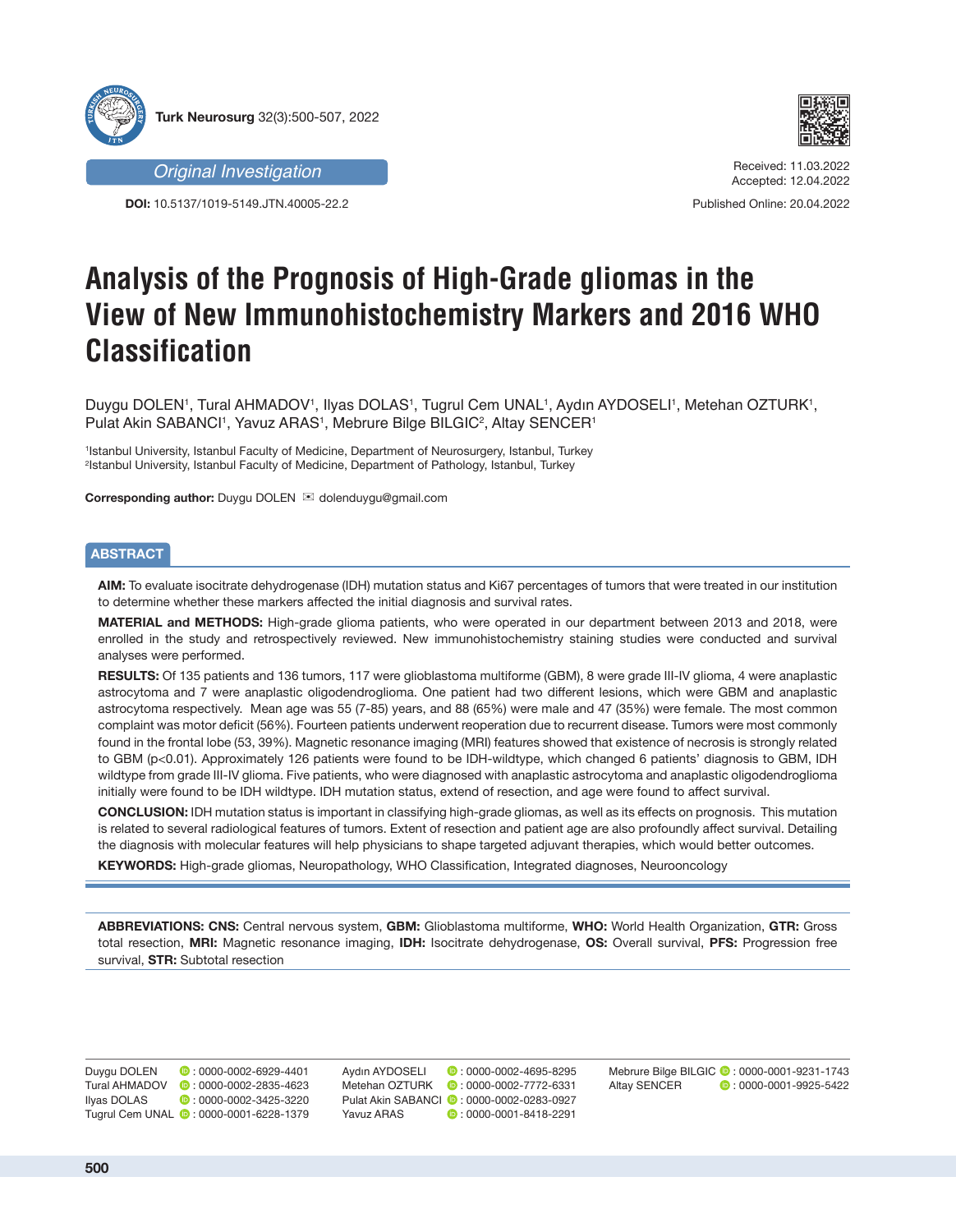#### $\blacksquare$  **INTRODUCTION**

**Commons** are the most common primary neuroepithelial tumors of the central nervous system (CNS). Among them, glioblastoma multiforme (GBM) is the most common subtime of clience as well as the most common tumors of the central nervous system (CNS). Among common subtype of gliomas as well as the most common primary malignant tumor (23).

Gliomas consist of four grades according to the World Health Organization (WHO) guidelines: grade I and II are regarded as low-grade gliomas whereas grade III and IV are accepted as high-grade gliomas. High-grade gliomas involve anaplastic astrocytoma, anaplastic oligodendroglioma, and GBM (24). Recent studies on the pathophysiology of gliomas reported that there are several pathways of gliomagenesis, which cause tumors that evolve from the same path to act similarly. Thus in 2016, a revised classification system included molecular markers as the diagnostic criteria and proposed integrated and layered diagnoses (15). The recently published fifth edition of the WHO Classification of CNS Tumors comprises more molecular features of gliomas as diagnostic tools than in the 2016 edition (16). Further evaluation of molecular aspects of gliomagenesis would lead us not only to understand the pathophysiology better, but also to plan case-specific treatments.

In the present study, we present a series of 135 patients with 136 high grade gliomas, including their demographic characteristics, pathological and radiological features, and outcomes. We aimed to correlate integrated diagnoses based on 2016 WHO Classification and prognosis.

#### █ **MATERIAL and METHODS**

A retrospective chart analysis of patients with high-grade gliomas treated in the Department of Neurosurgery between 2013 and 2018 was performed. The patient's clinical features, radiological imaging studies, and postoperative medical treatments were evaluated. Follow-up data were collected from inpatient and outpatient clinic files, and the patients and their relatives were contacted if available. All the patients were indicated to undergo gross total resection (GTR) of the tumor, which is defined as no residual tumor on postoperative images. All patients were screened with magnetic resonance imaging (MRI) with contrast within 24 hours of surgery if not contraindicated. All patients were scheduled to receive postoperative radiotherapy and chemotherapy.

All radiological features of tumors (localization of the tumor, corpus callosum invasion, dural invasion, intratumoral hemorrhage, invasion of adjacent gyri, existence of necrosis, gliomatosis, cyst and multifocal disease) were evaluated by a senior neuroradiologist.

All specimens were reviewed and reclassified according to algorithms of the 2016 WHO Classification account to form integrated diagnoses. Light microscopy was used to evaluate the histomorphology of the tumors and immunostaining patterns of the sections.

Paraffin-embedded tissue blocks were sectioned at 5-µm thickness on a microtome and floated in distilled water. The

paraffin-embedded tissues were then deparaffinized and rehydrated using xylene. Tissue sections were incubated with primary antibody solutions by following the manufacturerrecommended steps for each stain. Light microscopy was used to evaluate the staining patterns of the sections. Isocitrate dehydrogenase (IDH) mutation status was reported as positive or negative. The Ki67 index was estimated by counting the number of immunoreactive cells and then grouped according to the percentage of staining (<5%, 5-15% and >15%).

The survival analyses were performed by the Statistical Package for Social Sciences (SPSS) version 13.0. The Kaplan-Meier analysis was used for evaluation of survival rates, and the log-rank test was used for comparing survival among the groups. Overall survival (OS) was estimated as the time interval from the date of diagnosis to the date of death from any cause or time of latest follow-up. Progression-free survival (PFS) was defined as the relapsed time between the date of diagnosis and the date of first relapse, progression or death from any cause.

The institutional ethics committee approved this study (file No. 2019/173). Informed consent was signed by patients' relatives before surgery.

#### █ **RESULTS**

Of the 135 patients, 88 (65%) were male and 47 (35%) were female. The mean age was 55 years (range, 7-85 years). The most common symptom during admission was motor deficit (76/135, 56%). The patients' characteristics are summarized in Table I.

The neurological examination results of 40 (30%) patients were normal at the first admission. The examination results of 32 (24%) patients improved postoperatively (23 motor

#### **Table I:** Patient Characteristics

| <b>Characteristics</b> | <b>Property</b>   | $n$ (%)   |  |
|------------------------|-------------------|-----------|--|
| Sex                    | Male              | 88 (65)   |  |
|                        | Female            | 47 (35)   |  |
| Symptoms               | Motor deficit     | 35 (60)   |  |
|                        | Sensory deficit   | 25 (43)   |  |
|                        | Seizures          | 22 (40)   |  |
|                        | Speech difficulty | 14 (24)   |  |
|                        | Headache          | 8(13.7)   |  |
|                        | Cognitive decline | 5(8.6)    |  |
| Location               | Frontal           | 52 (38.2) |  |
|                        | Temporal          | 41 (30)   |  |
|                        | Parietal          | 16 (11.7) |  |
|                        | Occipital         | 4(3)      |  |
|                        | Insula            | 5(4)      |  |
|                        | <b>Others</b>     | 18 (13.2) |  |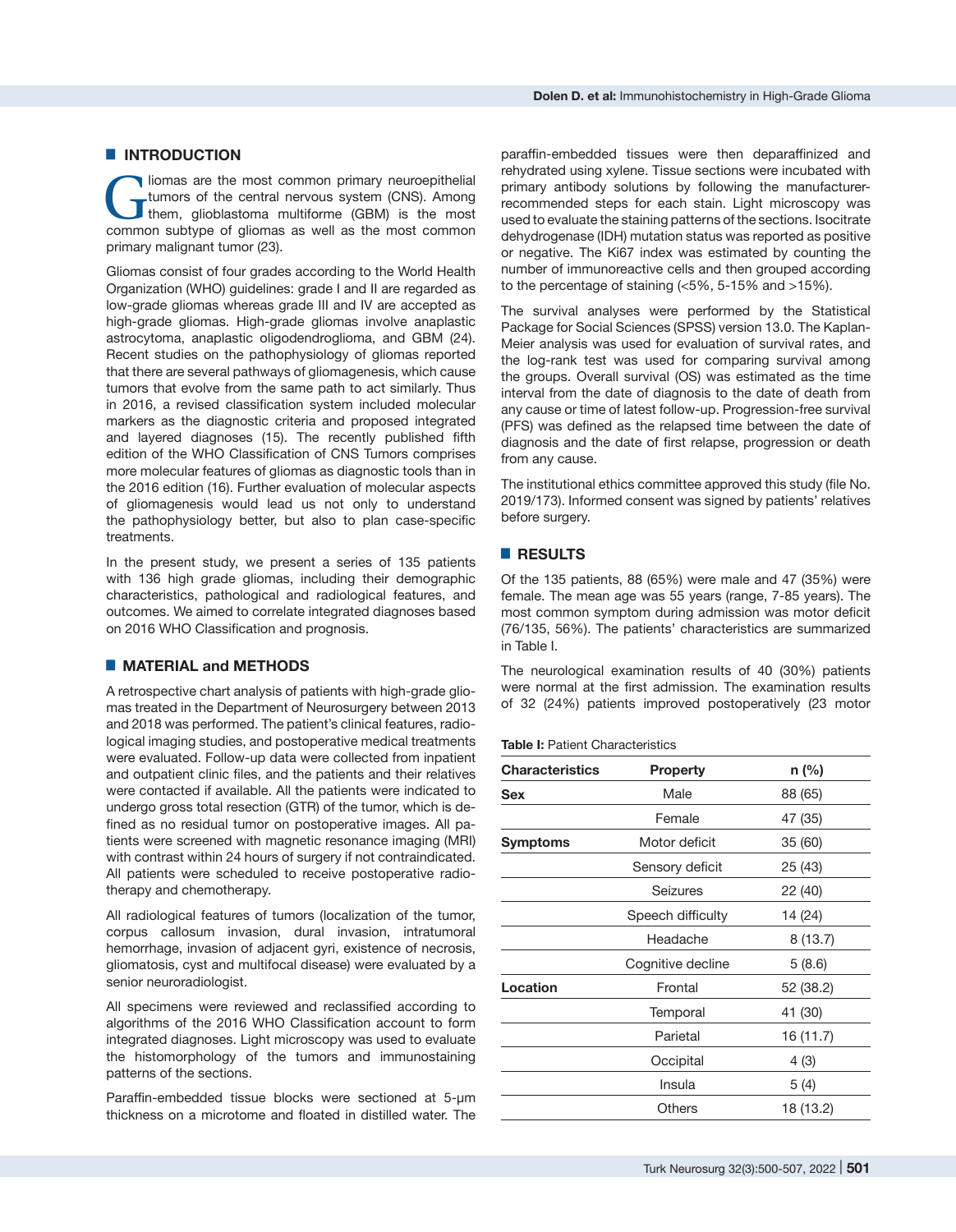deficits, one sensory deficit, two speech disorder, six cognitive impairment). However, the results were worse after surgery in 12 patients, which slightly improved in out-patient visits. Out of these patients, five had new developing motor deficit while four patients' existing deficits worsened. Three patients had cognitive decline while one patient developed dysphasia following surgery. Three patients died shortly after surgery: two of them had intracerebellar hemorrhages and could not be saved despite surgical evacuation of the hematoma, and one patient, whose Karnofsky score was low preoperatively with multiple comorbidities, developed an abscess in the resection site and in spite of adequate antibiotic therapy and surgical intervention, the patient died.

All radiological features of the patients were evaluated by a senior neuroradiologist. Localization of the tumor, corpus callosum invasion, dural invasion, intratumoral hemorrhage, adjacent gyri invasion, existence of necrosis, gliomatosis, cyst, and multifocal disease were assessed. Approximately 52 (38.2%) patients had frontal, 41 (30%) had temporal, 16 (11.7%) had parietal, 4 (3%) had occipital, and 5 (4%) had insular tumors. Furthermore, there were eight (6%) corpus callosum, six (4%) thalamic, one (0.5%) cerebellar, two (1%) intraventricular, and one (0.5%) septum pellucidum tumors. Tumor localizations according to histopathological diagnosis were also assessed. The most common localization of all distinct types of lesions was found to be frontal lobe (GBM 43%; grade III-IV gliomas 37.5%; anaplastic astrocytoma 50%; anaplastic oligodendroglioma 57%).

Contrast enhancement patterns among tumors were assessed and defined as ring, patchy and diffuse. GBMs mostly showed ring contrast enhancement (83%), while the most common pattern among anaplastic astrocytomas was patchy (37.5%) and among anaplastic oligodendrogliomas was diffuse (57%).

Evaluation of existence of necrosis among distinct tumor types showed a statistically significant correlation between necrosis and GBMs (GBM 85%; grade III-IV gliomas 25%; anaplastic oligodendroglioma 57%, p<0.01). In addition, frontal and temporal lobe tumors were found to be more necrotic than others (p=0.044). Furthermore, ring enhancement and necrosis were found to be related to each other significantly (p<0.01).

The correlation between radiological features and IDH mutation status correlation showed no statistical significance. However, dural invasion and necrosis were found to be more frequent in IDH-*wildtype* tumors. Detailed radiological features of the tumors according to their localization are summarized in Table II.

|                                 |                | Histopathologic diagnosis |                                |                           |                                        |
|---------------------------------|----------------|---------------------------|--------------------------------|---------------------------|----------------------------------------|
|                                 |                | <b>GBM</b>                | <b>Grade III-IV</b><br>gliomas | Anaplastic<br>astrocytoma | <b>Anaplastic</b><br>oligodendroglioma |
| <b>Radiologic features</b>      |                | $n$ (%)                   | $n$ (%)                        | n (%)                     | $n$ (%)                                |
| Localization                    | Frontal        | 43 (37)                   | 3(37.5)                        | 2(50)                     | 4(57)                                  |
|                                 | Temporal       | 39 (33)                   | 1(12.5)                        | 1(25)                     | $\overline{\phantom{a}}$               |
|                                 | Parietal       | 16 (14)                   | $\overline{\phantom{0}}$       | $\overline{\phantom{0}}$  | $\overline{\phantom{a}}$               |
|                                 | Occipital      | 3(2.5)                    |                                |                           | 1(14)                                  |
|                                 | Insula         | 2(2)                      | 2(25)                          | 1(25)                     |                                        |
|                                 | <b>Others</b>  | 14 (11.5)                 | 2(25)                          | $\overline{\phantom{0}}$  | 2(28.5)                                |
| <b>Necrosis</b>                 |                | 100 (85)                  | 2(25)                          |                           | 4(57)                                  |
| <b>Corpus callosum invasion</b> |                | 40 (34)                   | 4(50)                          | 1(25)                     | 4(57)                                  |
| <b>Dural invasion</b>           |                | 36 (31)                   | 5(62.5)                        | $\overline{\phantom{0}}$  | 3(43)                                  |
| <b>Gliomatosis</b>              |                | 16 (13.5)                 |                                |                           | 1(14)                                  |
| Intratumoral hemorrhage         |                | 17 (14.5)                 |                                |                           | 1(14)                                  |
| Cyst                            |                | 14 (12)                   | $\overline{\phantom{0}}$       | $\overline{\phantom{0}}$  | $\overline{\phantom{a}}$               |
| <b>Gyral invasion</b>           |                | 18 (15)                   | 1(12.5)                        | $\overline{\phantom{0}}$  | $\overline{\phantom{a}}$               |
| <b>Multifocal disease</b>       |                | 49 (42)                   | 1(12.5)                        |                           | 4(57)                                  |
| <b>Contrast pattern</b>         | Ring           | 97 (83)                   | 3(37.5)                        | $\overline{\phantom{0}}$  | 1(14)                                  |
|                                 | Patchy         | 6(5)                      | 3(37.5)                        | 1(25)                     | 2(28.5)                                |
|                                 | <b>Diffuse</b> | 11(9)                     | 1(12.5)                        | 1(25)                     | 4(57)                                  |
|                                 | Mix            | 1(0.8)                    | 1(12.5)                        | 1(25)                     | $\overline{\phantom{a}}$               |
|                                 | None           | 2(1.7)                    | $\overline{\phantom{0}}$       | $\overline{\phantom{a}}$  | $\overline{\phantom{a}}$               |

**Table II:** Radiological Features Among Tumors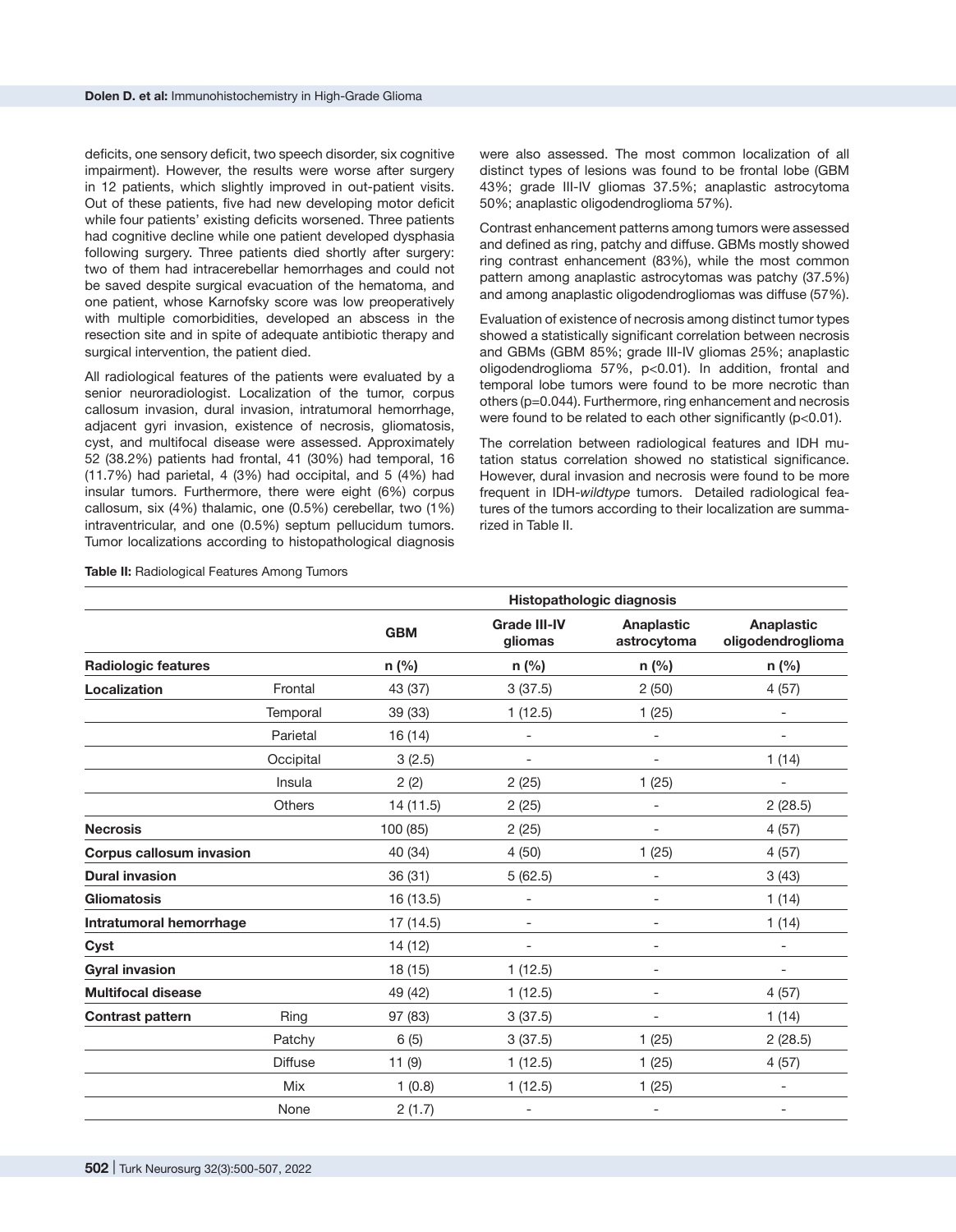|                            |               | <b>GBM</b> | <b>Grade III-IV</b><br>glioma | Anaplastic<br>astrocytoma | Anaplastic<br>oligodendroglioma |
|----------------------------|---------------|------------|-------------------------------|---------------------------|---------------------------------|
| Mean age                   |               | $57(7-85)$ | 44 (12-65)                    | 40 (19-64)                | 46 (22-68)                      |
| <b>Sex</b>                 | Male          | 78 (68%)   | 3(37.5%)                      | 2(50%)                    | 4 (57%)                         |
|                            | Female        | 37 (32%)   | 6(62.5%)                      | 2(50%)                    | 3(43%)                          |
| <b>Extend of resection</b> | <b>GTR</b>    | $89*$      | 5                             | $\overline{4}$            | 5                               |
|                            | <b>STR</b>    | 18         | $\overline{\phantom{a}}$      |                           | 2                               |
|                            | <b>Biopsy</b> | 10         | 2                             | $+*$                      | $\overline{\phantom{0}}$        |

**Table III:** Patient Characteristics Among Previous Diagnosis \* Since one Patient Had Two Distinct Tumors Which were Assessed Separately There are Totally 136 Tumors in 135 Patients

**Table IV:** Mean Ki67 Indexes among Integrated Diagnosis

| <b>IDH</b> status | <b>Diagnosis</b>             | Mean Ki67<br>percentage |
|-------------------|------------------------------|-------------------------|
| IDH-<br>wildtype  | GBM                          | 21                      |
|                   | Grade III-IV glioma          | 19.5                    |
|                   | Anaplastic astrocytoma       | 10                      |
|                   | Anaplastic oligodendroglioma | 17.5                    |
| IDH-<br>mutated   | GBM                          | 37.5                    |
|                   | Grade III-IV glioma          | 9.5                     |
|                   | Anaplastic astrocytoma       | 10                      |
|                   | Anaplastic oligodendroglioma | 7.5                     |
|                   |                              |                         |

In total, 102 (75.5%) patients underwent GTR, while 20 (15%) underwent subtotal resection (STR). Thirteen (10%) patients only received biopsy for histopathological confirmation. Fourteen (12.74%) patients, all of whom had GTR previously, underwent reoperation due to recurrence in our study period. Eleven patients' pathological diagnosis did not change in the second operation (nine GBMs, one grade III-IV glioma, one anaplastic oligodendroglioma). However, three patients' diagnosis upgraded (one from grade III astrocytoma to GBM, one from grade 2 oligodendroglioma to grade 3 oligodendroglioma, and one from necrosis to gliosis). None of the patients who underwent STR or tissue sampling as the first operation were reoperated on.

Pathology reports found that 117 (86%) patients had GBM, 4 (3%) had grade 3 astrocytoma, 7 (5%) had grade 3 oligodendroglioma, and 8 (6%) had grade III-IV glioma. One patient had two distinct tumors: grade 3 astrocytoma in right parietal lobe and GBM in right temporal lobe. These lesions were regarded as two different tumors, resulting in 136 tumors in 135 patients. Patient characteristics in the previous diagnosis are summarized in Table III.

Following immunostaining, 126 patients (93.3%) were found to have IDH-*wildtype* tumors. A vast majority of these tumors consisted of GBMs (115, 91% GBM; 6, 5% grade III-IV glioma; 3, 2% anaplastic astrocytoma; 3, 2% anaplastic oligodendro-

glioma): 82 (65%) were male and 44 (35%) were female, and the mean age was 56 (7-85) years. Of the IDH-*mutated* tumors, two (22%) were GBM, two (22%) were grade III-IV glioma, one (11%) was anaplastic astrocytoma, and four (44%) were anaplastic oligodendroglioma. There were six (67%) males and three (33%) were females, and the mean age was 44 (22-62) years.

IDH mutation status studies revealed that six patients who were previously reported as having grade III-IV gliomas actually had GBM. Furthermore, two patients' reports changed from GBM to GBM, *IDH-mutated* (previously named as secondary GBM). Out of the IDH-*wildtype* group two were anaplastic astrocytoma and three were anaplastic oligodendroglioma. Since a lack of IDH mutation in grade III tumors is a rare event, light microscopy studies were repeated. This repetition confirmed the diagnoses, leading us to change the diagnoses to anaplastic astrocytoma, *NOS* and anaplastic oligodendroglioma, *NOS.*

Statistical analyses showed that IDH mutation is more frequent in anaplastic oligodendrogliomas and both anaplastic astrocytomas and grade III-IV gliomas are more prone to have IDH mutation than GBMs (p<0.01). In addition, there was a statistically significant correlation between IDH mutation and insular and occipital lobe tumors (p=0.008).

Ki-67 staining results were not technically available for 30 patients; the mean percentage was found to be 20% in the remaining patients. The mean Ki-67 labeling index among tumors was 21.28% in GBMs, 17% in grade III-IV gliomas, 10% in anaplastic astrocytomas, and 11.78% in anaplastic oligodendrogliomas, without meaningful statistical significance between groups (p=0.179) (Table IV). In addition, no significance between tumor localization and Ki-67 indexes were found (p>0.05).

The correlation between IDH mutation and Ki-67 indexes was also evaluated. Due to an inadequate number of IDH-*mutated*  tumors, data are presented as medians. Among IDH-*wild type* tumors, the median Ki67 index was 20% (2-60%) whereas among IDH-*mutated* tumors, the median Ki67 index was 10% (2-60%). A statistically significant correlation was found between a high proliferation index and more malignant tumors (p=0.032).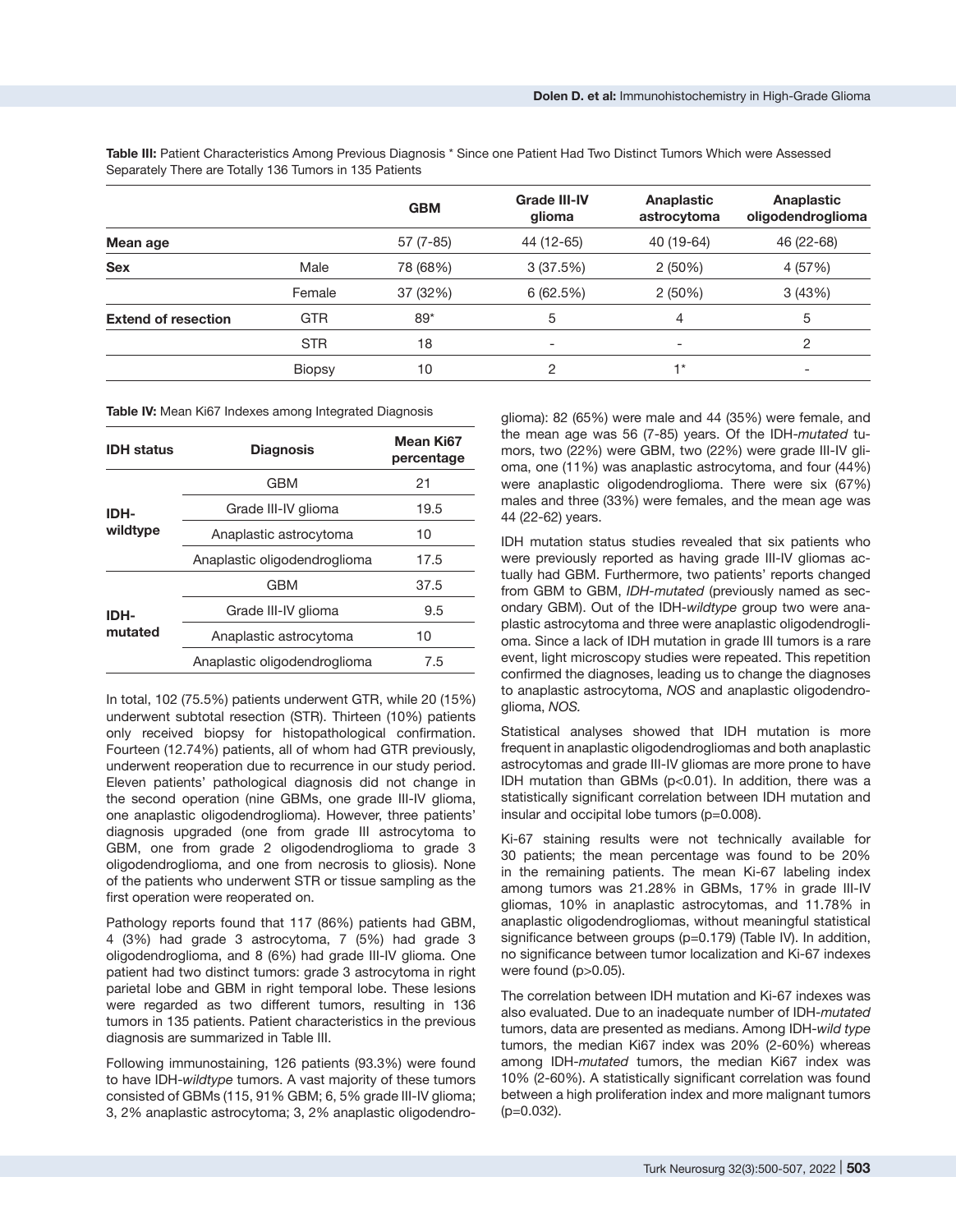The mean follow-up period was 20 months (1-228 months). Survival analyses were performed to investigate distinct prognostic factors impacting on prognosis. The 1-,3- and 5-year OS of the patients was available for analyses. Due to the short follow-up period and unequal distribution of patients, PFS data was not suitable for statistical analyses. During the study period 108 patients died and 78 had recurrence.

The 1-year OS of GBMs was 51.3%, and 69 patients recurred at a mean time of 27 weeks. Statistics showed that GBMs had the shortest OS and PFS; furthermore, anaplastic astrocytomas and anaplastic oligodendrogliomas had better 1- year OS rates compared to grade III-IV gliomas (50%, 0% and 37.5% respectively, p=0.018).

IDH-*mutated* tumors were found to have a better OS rate compared to IDH-*wildtype* tumors (p=0.004). However, it was not possible to compare the PFS of both groups, since there were patients who died in the 1-year period without recurrence. Therefore, we only investigated the correlation of IDH mutation status to patients without recurrence in the 1-year period. Again, IDH-*mutated* patients had better prognosis (p=0.004).

Kaplan-Meier analyses showed that both the OS and PFS of IDH-*mutated* patients were better than those of IDH-*wild type* patients (OS: p=0.017, log-rank chi square:5.67; PFS: p=0.012, log-rank chi square:6.37). Similarly, 3-year and 5-year OS datas were also better in IDH-*mutated* patients (3-year OS p=0.005, log-rank chi square:7.862; 5-year OS p=0.004, log-rank chi square:8.173) (Figure 1).

We evaluated patient age as a prognostic factor on survival. Older patients had shorter OS and PFS compared to younger patients (p<0.01). The mean age of patients who died and survived in the 1-year period was designated according to the mean age of the subgroup. The mean age of the patients who survived was 50 years, whereas for the patients who died, it was 61 years; in other terms, older age was defined as older than 50 years for the surviving patients and vice versa.

The extent of resection was another prognostic factor that we assessed. Approximately 64 out of 102 patients who underwent GTR died, whereas 14 patients died in the STR group and 13 in the biopsy group. The 1-year-OS of patients who underwent GTR was 62.7%, for STR it was 30%, and for biopsy it was 15.4%. GTR was found to be a statistically significant factor affecting prognosis (p<0.01).

Tumor localization and radiological features were not found to have any effect on survival.

In the postoperative period, 84 (62.22%) patients received both radiotherapy and temozolomide, 32 (23.7%) patients received only radiotherapy, and 3 (2.22%) patients received only chemotherapy. Fifteen patients did not receive neither radiotherapy nor chemotherapy due to comorbidities.

#### █ **DISCUSSION**

Gliomas, the most common primary malignant tumors of the CNS, are classified not only according to their histopathological diagnosis but also to their molecular features. In the 2016 WHO classification, molecular features of CNS tumors were added into integrated diagnoses, since these properties are closely related to the natural course and prognosis of tumors (12,15). We aimed to review surgically treated high grade glioma cases in our institution, reevaluate them in order to form integrated diagnoses suggested by the WHO and investigate whether molecular features correlate with survival.

In total, 135 patients were enrolled in our study including 136 tumors to be investigated. Of these, 117 (86%) were GBM, 8 (6%) were grade III-IV glioma, 4 (3%) were anaplastic astrocytoma, and 7 (5%) were anaplastic oligodendroglioma. Rates of grade III tumors were similar to the literature however, our number of GBM patients was higher than previous studies (9,22). This inconsistency is explained by the fact that our series had only included high grade glioma patients.

The most common tumor localization was the frontal lobe for all four types of tumors in our series (GBM: 37%, grade III-IV glioma: 37.5%, anaplastic astrocytoma: 50%, anaplastic oligodendroglioma 57%). Our results are similar to those from previous studies, except in the case of anaplastic oligodendroglioma, which is reported to originate from the temporal lobe most frequently (7). Recent studies have shown that tumor localization has an impact on prognosis. Zhang



**Figure 1:** Kaplan Meier analyses of OS of patients according to their IDH mutation status.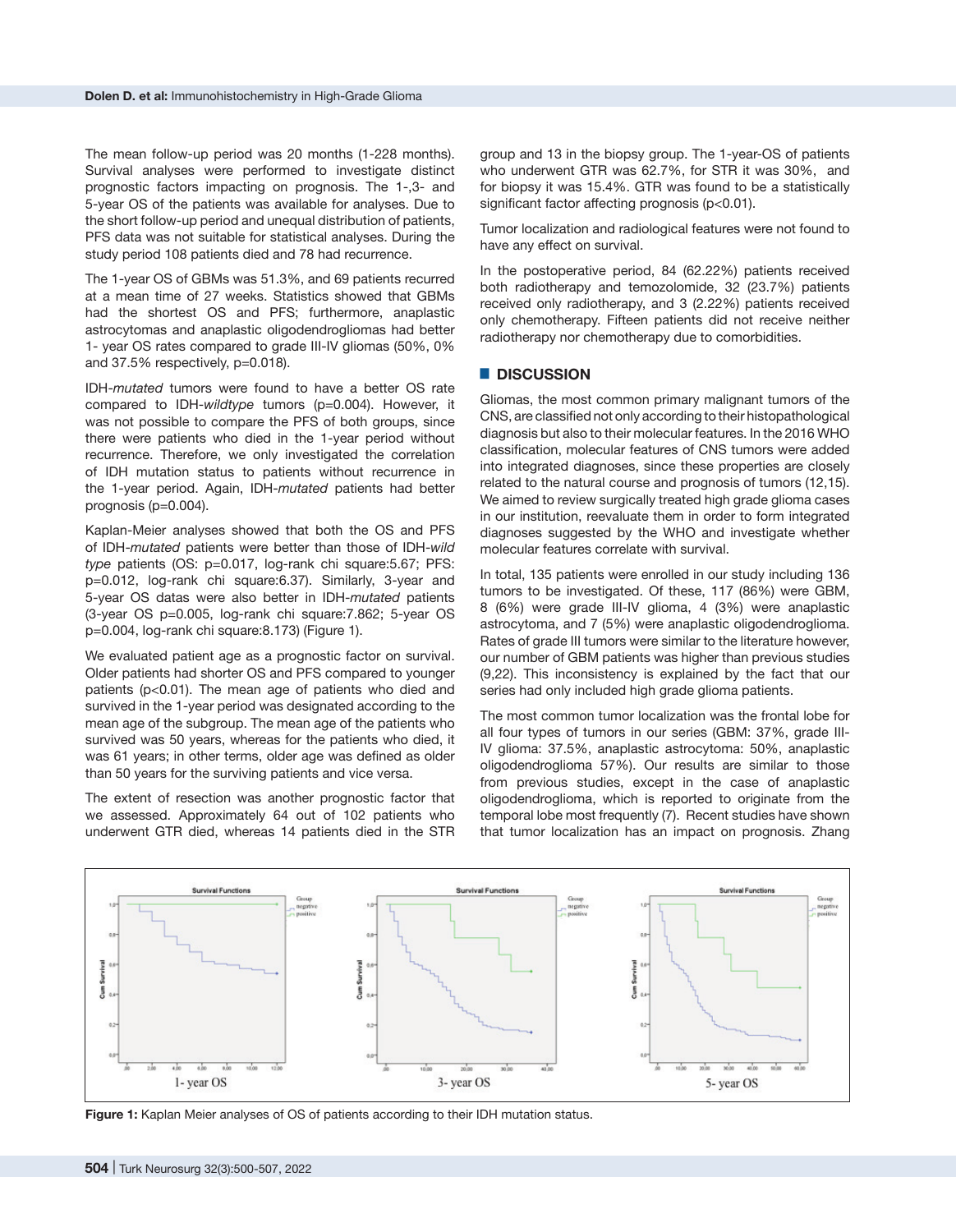An assessment of various radiological features showed that GBMs were more prone to have ring enhancement, which supports necrosis, as in our series (85%) (32). However, in our series, anaplastic oligodendroglioma patients also had high numbers of necrosis (57%), which is in contrast to the literature (3).

As it is crucial to detect IDH mutation status in glioma patients, recent radiogenomic studies have focused on determining the mutation status noninvasively prior to surgery. A novel diffusion MRI technique (diffusional variance decomposition-DIVIDE) is now being used to differentiate glioma grades and molecular features. Li et al. published statistically significant results on determining IDH mutation status using various parameters with the DIVIDE technique. They were also able to find a positive correlation between the Ki67 index and MRI features (13). Unfortunately, our study does not include advanced diffusion MRI evaluation of tumors due to technical deficiencies. Additionally, Zhang et al reported significant difference in enhancement patterns, cystic change, and intratumoral hemorrhage between various glioma subtypes (33). It is known that ring enhancement is a predictor of IDH-*wildtype* tumors. Similarly, in our series, 99 out of 126 IDH-wildtype tumors had ring enhancement (78.5%), while only 2 out of 9 IDH-*mutated* tumors had the same contrast enhancement pattern (22%). However, the remaining radiological features showed no significant association to IDH mutation status.

Similar to previous reports, the mean ages according to different tumors was 57 (7-85) years for GBMs, 44 (12- 65) years for grade III-IV gliomas, 40 (19-64) years for anaplastic astrocytomas and 46 (22-68) years for anaplastic oligodendrogliomas. Patient age was found to be a positive prognostic factor for OS, which is consistent with the literature (21). Sex distribution among different tumors was also similar to the literature for GBM patients (male 68%; female 32%) (1). However, there was an equal sex distribution in anaplastic astrocytomas and slight male dominance in anaplastic oligodendrogliomas, which is in contrast to the fact that there is a reported profound male dominance in grade III gliomas (20,29). We explain this discordance by our inadequate sample size and that grade III gliomas are rare lesions. Furthermore, it is reported that male gender is related to a shorter OS and PFS; however, in our series there was no statistically significant difference between genders.

The extent of resection is a well-known prognostic factor for glioma survival (5,8,30). Recent studies have focused on achieving supratotal resection (including hyperintense areas around the tumor in FLAIR sequence), and it is reported that supratotal resection leads to longer OS and PFS (14). Pessina et al reported that with supratotal resection, the 2-year OS rates increased from 12% to 54% compared to STR (25). Various modalities are being introduced into routine surgery in order to accomplish safe maximal resection such as intraoperative

GTR is also a positive prognostic factor for recurrent gliomas (4). Recently, Montemurro et al reported that the OS of the patients who underwent GTR initially and for the recurrence is significantly longer than the patients who underwent STR initially or for the reoperation (GTR+GTR: 42.6 months, GTR+STR: 19 months, STR+GTR: 17 months, p=0.0004) (18). Yet in our series, it was not possible to evaluate the impact of GTR in the second reoperation on survival, since all 14 patients who were reoperated for recurrent tumors underwent GTR.

IDH mutation is a positive prognostic factor for gliomas, since it is not found in primary de novo GBMs, which have a worse prognosis (10). In our series, 93% of the patients were IDH-wildtype whereas 7% were found to be IDH-mutated. The majority of IDH-wildtype tumors are GBMs (44%). The 1-year OS of IDH-wildtype tumors were found to be worse than IDH-mutated tumors, which is similar to that reported in the literature (p=0.004). Furthermore, Kaplan-Meier analyses showed statistically better survival of IDH-*mutated* patients in the 3- and 5-year follow-ups  $(p=0.005$  and  $p=0.004$ respectively) (10). IDH mutation status and PFS correlation could not be evaluated since there were patients who died in the 1-year period without recurrence.

The Ki67 labeling index, in contrast, reflects the proliferation rate of a tumor, thus its malignancy. It is shown to be related with malignant transformation and a shorter recurrence period (26). The WHO reports increasing Ki67 values correlated with the glioma grade (diffuse astrocytomas 4%; anaplastic astrocytomas 5-10%, GBM 15-20%) (15). In addition, there are reports that higher Ki67 labeling indexes are associated with higher grades of gliomas (19,27). However, since there is no precise algorithm for predicting glioma survival using the Ki67 value and overlapping results occur between grades, the Ki67 index is not routinely used for glioma grading (28). Recent studies have focused on the impact of the Ki67 labeling index on recurrent gliomas. Li et al reported that Ki67 expression (low, middle, high) along with the WHO grade are independent prognostic factors to predict PFS (11). No statistically significant difference could be found between the mean Ki67 values and different high-grade gliomas in our series (mean Ki67 indexes: 21.28% in GBMs, 17% in grade III-IV gliomas, 10% in anaplastic astrocytomas, 11.78% in anaplastic oligodendrogliomas, p>0.05). However, there was a significant difference between Ki67 values of IDH-wildtype, and IDH-mutant tumors. IDH-wildtype tumors had higher Ki67 values, significant owing to their more aggressive nature (p=0.032).

In the literature, it is reported that IDH-mutated tumors are more prone to be located in the frontal lobe (6,33). However, contrary to what is reported, IDH-mutated tumors were localized in occipital lobe and insula in our series. There are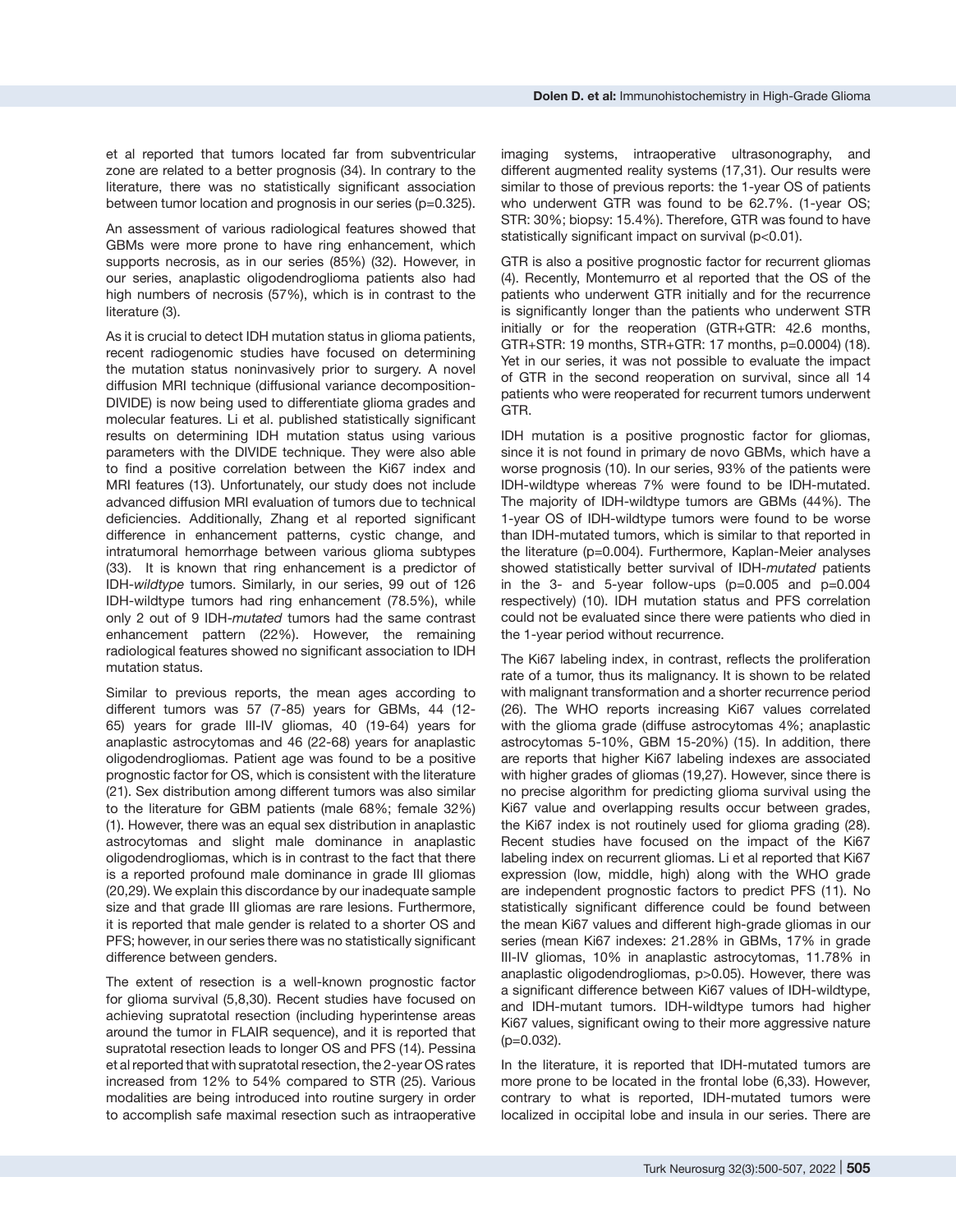a limited numbers of reports investigating the relationship between tumor localization and the Ki67 index in high-grade gliomas. Altieri et al reported that gliomas located in the frontal lobe are associated with lower Ki67 indexes (2). Nevertheless, we could not find any relationship between localization and the Ki67 index.

#### **Limitations**

This study has several limitations. It is a retrospective evaluation from a single center and the number of patients and follow-up period are limited. Furthermore, we could not include all molecular markers that were defined in the WHO classification in our study due to financial burdens.

## █ **CONCLUSION**

Gliomas are the most common primary neuroepithelial tumors of the CNS. The most common subtype of gliomas is GBM, which is also the most common primary malignant tumor of the CNS. The 2016 WHO classification added molecular features of tumors as diagnostic criteria, along with the histomorphological properties, in order to form an integrated diagnosis. For gliomas, the most important molecular feature, according to integrated layered diagnosis, is IDH mutation status, which is not only useful for glioma classification but also to estimate the natural course of the disease and prognosis. This study reports the demographics, clinical characteristics and outcomes of high-grade glioma patients treated in a university hospital. We aimed to evaluate the impact of different prognostic factors as well as molecular features on survival. Further studies with larger groups, longer follow-up periods, and more molecular markers are needed to reveal the gliomas' exact pathophysiology, natural course, and prognosis, which would lead physicians to plan casespecific treatments to improve survival rates.

#### █ **AUTHORSHIP CONTRIBUTION**

**Study conception and design:** DD, AS

**Data collection:** DD, TA, MO

**Analysis and interpretation of results:** DD, ID, TCU

**Draft manuscript preparation:** DD, AA, PAS

**Critical revision of the article:** DD, BB, YA

**Other (study supervision, fundings, materials, etc...):** DD, AS

All authors (DD, TA, ID, TTCU, AA, MO, PAS, YA, MBB, AS) reviewed the results and approved the final version of the manuscript.

#### █ **REFERENCES**

1. Adamson C, Kanu OO, Mehta AI, Di C, Lin N, Mattox AK, Bigner DD: Glioblastoma multiforme: A review of where we have been and where we are going. Expert Opin Investig Drugs 18(8):1061-1083, 2009

- 2. Altieri R, Zenga F, Ducati A, Melcarne A, Cofano F, Mammi M, Di Perna G, Savastano R, Garbossa D: Tumor location and patient age predict biological signatures of high-grade gliomas. Neurosurg Rev 41(2):599-604, 2018
- 3. Barnett G: High-Grade Gliomas Diagnosis and Treatment. Humana, 2007
- 4. Bloch O, Han SJ, Cha S, Sun MZ, Aghi MK, McDermott MW, Berger MS, Parsa AT: Impact of extent of resection for recurrent glioblastoma on overall survival. J Neurosurg 117(6):1032-1038, 2012
- 5. Brown TJ, Brennan MC, Li M, Church EW, Brandmeir NJ, Rakszawski KL, Patel AS, Rizk EB, Suki D, Sawaya R, Glantz M: Association of the extent of resection with survival in glioblastoma a systematic review and meta-Analysis. JAMA Oncol 2(11):1460-1469, 2016
- 6. Carrillo JA, Lai A, Nghiemphu PL, Kim HJ, Phillips HS, Kharbanda S, Moftakhar P, Lalaezari S, Yong W, Ellingson BM, Cloughesy TF, Pope WB: Relationship between tumor enhancement, edema, IDH1 mutational status, MGMT promoter methylation, and survival in glioblastoma. Am J Neuroradiol 33:1349-1355, 2012
- 7. Comittee of Brain Tumor Registry of Japan: Report of Brain Tumor Registry of Japan (2001–2004). 13<sup>th</sup> ed. Neurologia Medico-Chirurgica 54 Suppl: 9-102, 2014
- 8. D'Amico RS, Englander ZK, Canoll P, Bruce JN: Extent of Resection in Glioma–A Review of the Cutting Edge. World Neurosurg 103:538-549, 2017
- 9. Fang JH, Lin DD, Lin J, Yin B, Li DD: Epidemiological trends, relative survival, and prognosis risk factors of WHO Grade III gliomas: A population ‐ based study. Cancer Med 8(6):3286- 3295, 2019
- 10. Killela PJ, Pirozzi CJ, Healy P, Zachary J Reitman, Eric Lipp, Rasheed BA, Yang R, Diplas BH, Wang Z, Greer PK, Zhu H, Wang CY, Carpenter AB, Friedman H, Friedman AH, Keir ST, He J, He Y, McLendon RE, Herndon 2<sup>nd</sup> JE, Yan H, Bigner DD: Mutations in IDH1, IDH2, and in the TERT promoter define clinically distinct subgroups of adult malignant gliomas. Oncotarget 5(6):1515-1525, 2014
- 11. Li J, Niu X, Gan Y, Yang Y, Wang T, Zhang H, Liu Y, Mao Q: Clinical and pathologic features and prognostic factors for recurrent gliomas. World Neurosurg 128:e21-e30, 2019
- 12. Li R, Li H, Yan W, Yang P, Bao Z, Zhang C, Jiang T, You Y: Genetic and clinical characteristics of primary and secondary glioblastoma is associated with differential molecular subtype distribution. Oncotarget 6(9):7318-7324, 2015
- 13. Li S, Zheng Y, Sun W, Lasič S, Szczepankiewicz F, Wei Q, Han S, Zhang S, Zhong X, Wang L, Li H, Cai Y, Xu D, Li Z, He Q, van Westen D, Bryskhe K, Topgaard D, Xu H: Glioma grading, molecular feature classification, and microstructural characterization using MR diffusional variance decomposition (DIVIDE) imaging. Eur Radiol 31(11):8197-8207, 2021
- 14. Li YM, Suki D, Hess K, Sawaya R: (2015) The influence of maximum safe resection of glioblastoma on survival in 1229 patients: Can we do better than gross-total resection? J Neurosurg 124(4):977-988, 2016